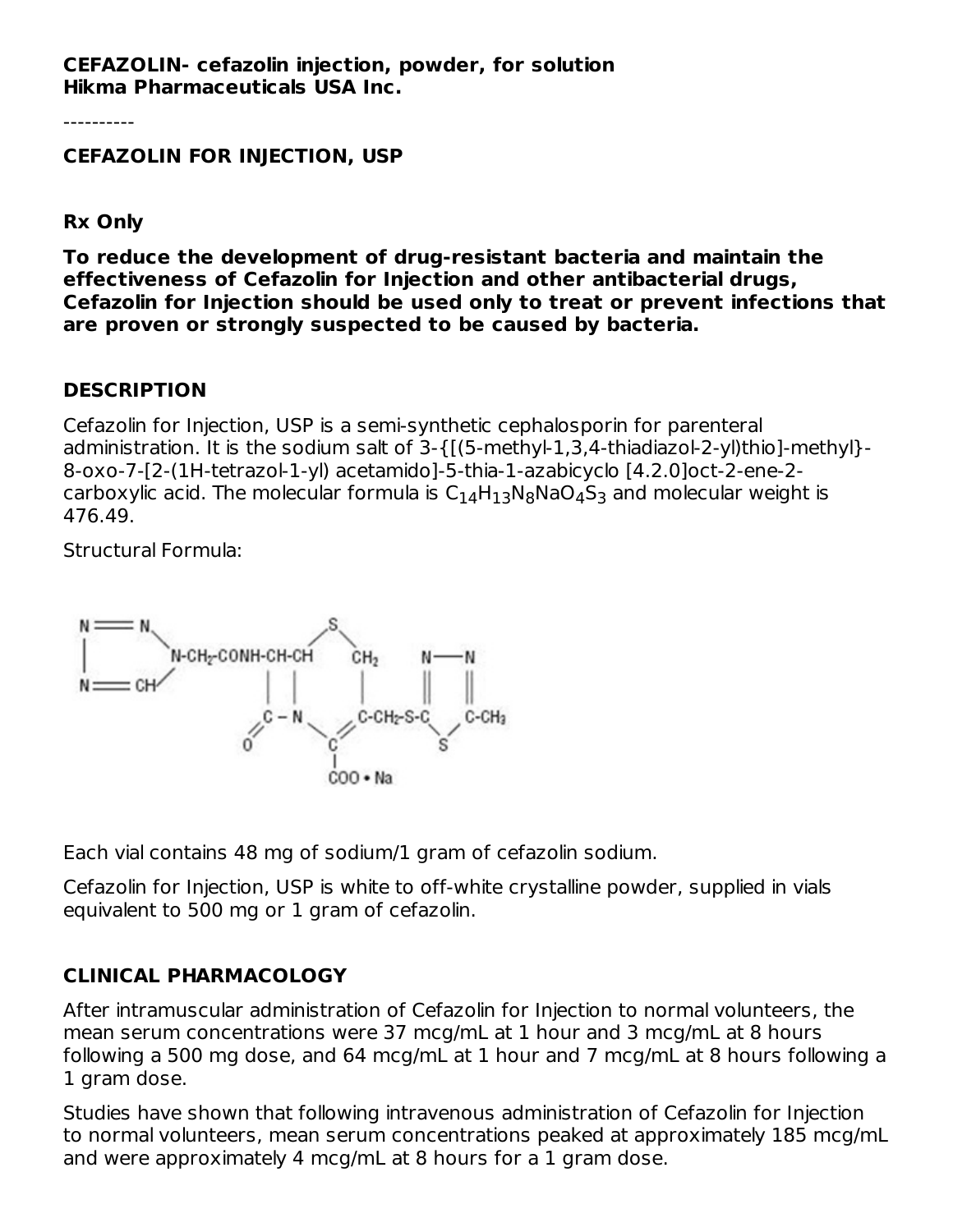The serum half-life for Cefazolin for Injection is approximately 1.8 hours following IV administration and approximately 2 hours following IM administration.

In a study (using normal volunteers) of constant intravenous infusion with dosages of 3.5 mg/kg for 1 hour (approximately 250 mg) and 1.5 mg/kg the next 2 hours (approximately 100 mg), Cefazolin for Injection produced a steady serum level at the third hour of approximately 28 mcg/mL.

Studies in patients hospitalized with infections indicate that Cefazolin for Injection produces mean peak serum levels approximately equivalent to those seen in normal volunteers.

Bile levels in patients without obstructive biliary disease can reach or exceed serum levels by up to five times; however, in patients with obstructive biliary disease, bile levels of Cefazolin for Injection are considerably lower than serum levels (< 1 mcg/mL).

In synovial fluid, the level of Cefazolin for Injection becomes comparable to that reached in serum at about 4 hours after drug administration. Studies of cord blood show prompt transfer of Cefazolin for Injection across the placenta. Cefazolin for Injection is present in very low concentrations in the milk of nursing mothers.

Cefazolin for Injection is excreted unchanged in the urine. In the first 6 hours approximately 60% of the drug is excreted in the urine and this increases to 70% to 80% within 24 hours. Cefazolin for Injection achieves peak urine concentrations of approximately 2,400 mcg/mL and 4,000 mcg/mL respectively following 500 mg and 1 gram intramuscular doses.

In patients undergoing peritoneal dialysis (2 L/hr.), Cefazolin for Injection produced mean serum levels of approximately 10 and 30 mcg/mL after 24 hours' instillation of a dialyzing solution containing 50 mg/L and 150 mg/L, respectively. Mean peak levels were 29 mcg/mL (range 13 to 44 mcg/mL) with 50 mg/L (3 patients), and 72 mcg/mL (range 26 to 142 mcg/mL) with 150 mg/L (6 patients). Intraperitoneal administration of Cefazolin for Injection is usually well tolerated.

Controlled studies on adult normal volunteers, receiving 1 gram 4 times a day for 10 days, monitoring CBC, SGOT, SGPT, bilirubin, alkaline phosphatase, BUN, creatinine and urinalysis, indicated no clinically significant changes attributed to Cefazolin for Injection.

# **Microbiology**

# **Mechanism of Action**

Cefazolin is a bactericidal agent that acts by inhibition of bacterial cell wall synthesis.

# **Resistance**

Predominant mechanisms of bacterial resistance to cephalosporins include the presence of extended-spectrum beta-lactamases and enzymatic hydrolysis.

# **Antimicrobial Activity**

Cefazolin has been shown to be active against most isolates of the following microorganisms, both in vitro and in clinical infections as described in the **INDICATIONS AND USAGE(1)** section: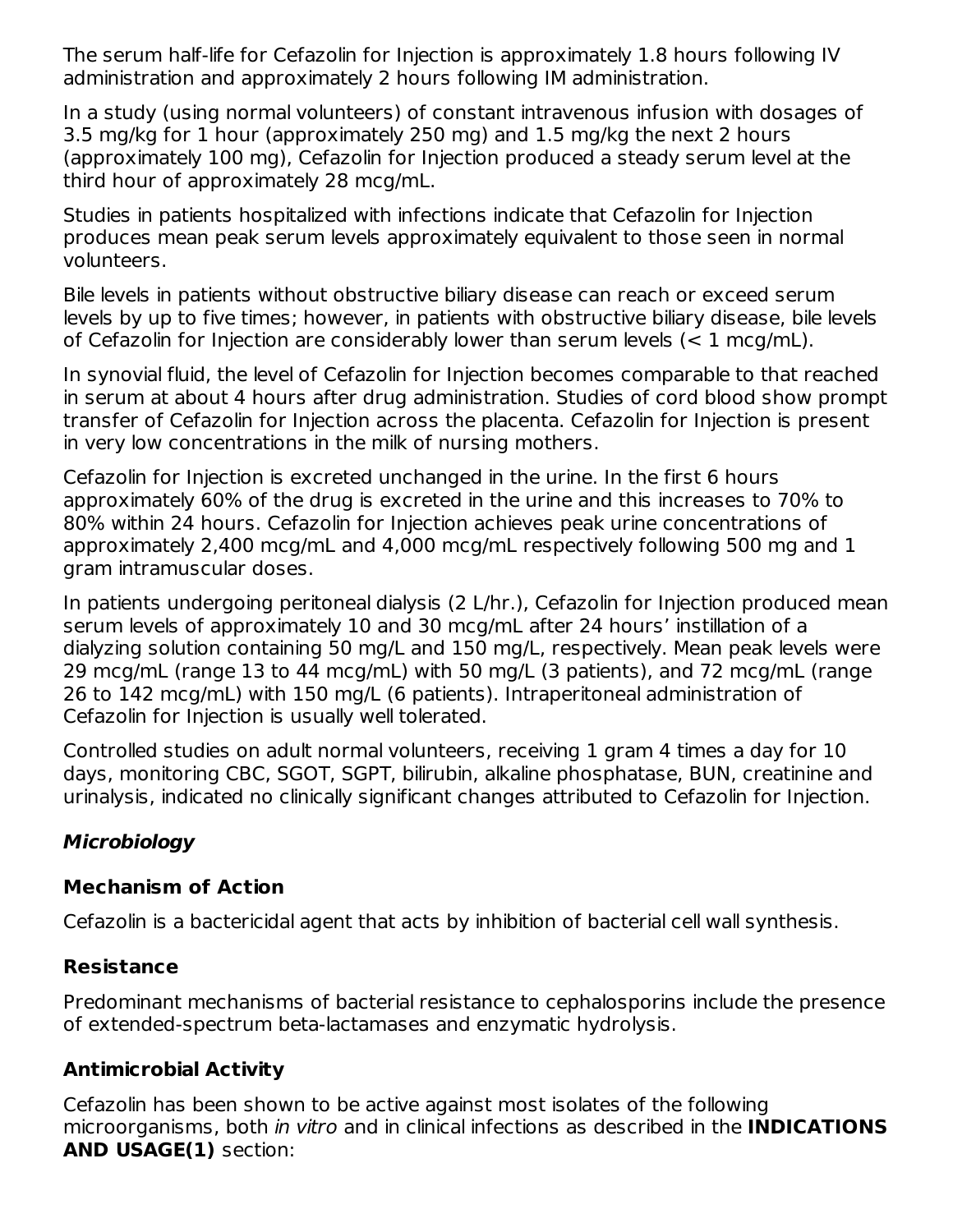### **Gram-Positive Bacteria:**

Staphylococcus aureus Staphylococcus epidermidis Streptococcus agalactiae Streptococcus pneumoniae Streptococcus pyogenes

Methicillin-resistant staphylococci are uniformly resistant to cefazolin.

### **Gram-Negative Bacteria:**

Escherichia coli Proteus mirabilis

Most isolates of indole positive Proteus (Proteus vulgaris), Enterobacter spp., Morganella morganii, Providencia rettgeri, Serratia spp., and Pseudomonas spp. are resistant to cefazolin.

# **Susceptibility Test Methods**

For specific information regarding susceptibility test interpretive criteria and associated test methods and quality control standards recognized by FDA for this drug, please see: https://www.fda.gov/STIC.

# **INDICATIONS AND USAGE**

Cefazolin for Injection, USP is indicated in the treatment of the following serious infections due to susceptible organisms:

**Respiratory Tract Infections:** Due to S. pneumoniae, Klebsiella species, H. influenzae, S. aureus (penicillin-sensitive and penicillin-resistant), and group A beta-hemolytic streptococci. Injectable benzathine penicillin is considered to be the drug of choice in treatment and prevention of streptococcal infections, including the prophylaxis of rheumatic fever.

Cefazolin for Injection is effective in the eradication of streptococci from the nasopharynx; however, data establishing the efficacy of Cefazolin for Injection in the subsequent prevention of rheumatic fever are not available at present.

**Urinary Tract Infections:** Due to E. coli, P. mirabilis, Klebsiella species, and some strains of enterobacter and enterococci.

**Skin and Skin Structure Infections:** Due to S. aureus (penicillin-sensitive and penicillin-resistant), group A beta-hemolytic streptococci, and other strains of streptococci.

**Biliary Tract Infections:** Due to E. coli, various strains of streptococci, P. mirabilis, Klebsiella species, and S. aureus.

**Bone and Joint Infections:** Due to S. aureus.

**Genital Infections:** (i.e., prostatitis, epididymitis) due to E. coli, P. mirabilis, Klebsiella species, and some strains of enterococci.

**Septicemia:** Due to S. pneumoniae, S. aureus (penicillin-sensitive and penicillinresistant), P. mirabilis, E. coli and Klebsiella species.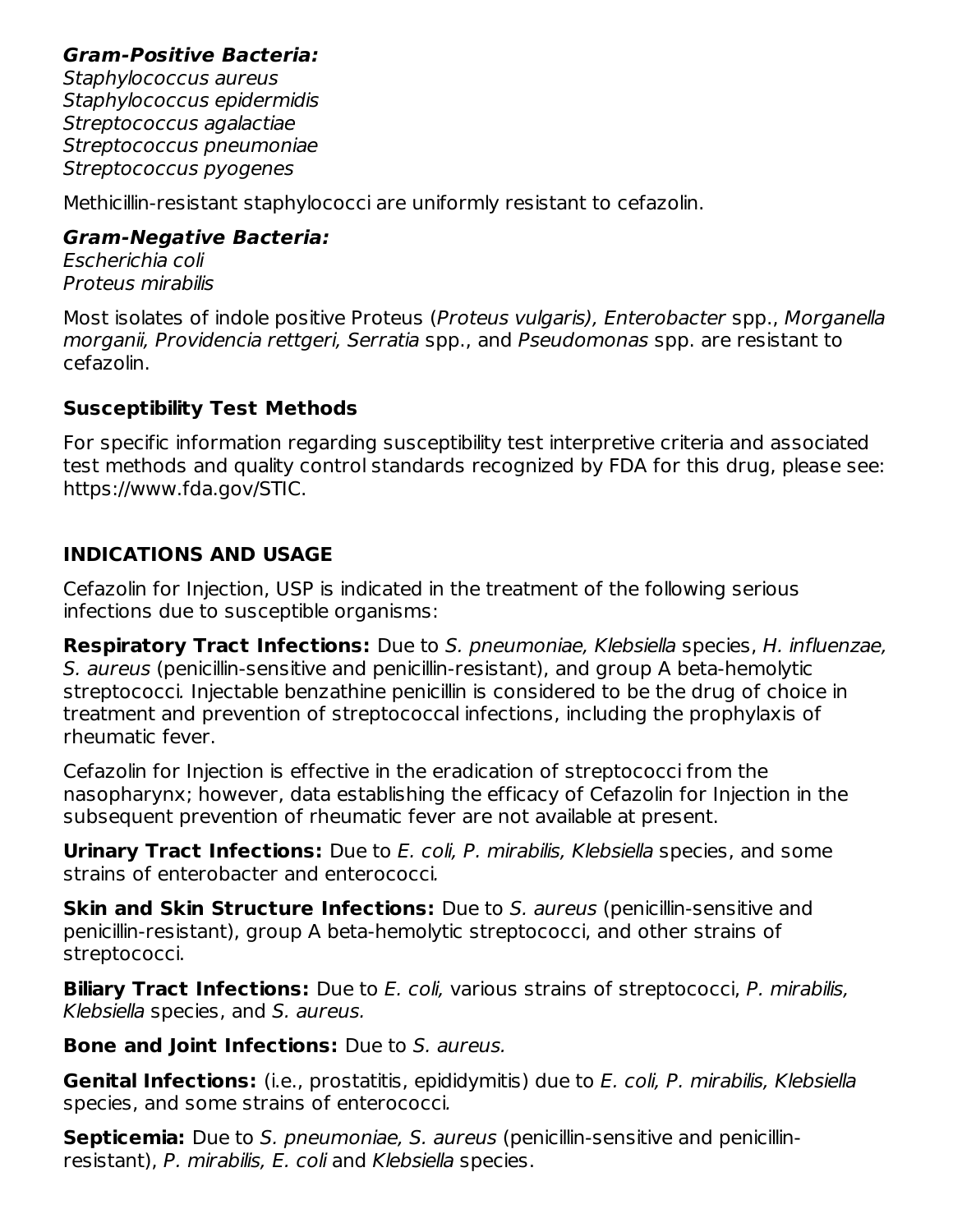**Endocarditis:** Due to S. aureus (penicillin-sensitive and penicillin-resistant) and group A beta-hemolytic streptococci.

**Perioperative Prophylaxis:** The prophylactic administration of Cefazolin for Injection preoperatively, intraoperatively and postoperatively may reduce the incidence of certain postoperative infections in patients undergoing surgical procedures which are classified as contaminated or potentially contaminated (e.g., vaginal hysterectomy, and cholecystectomy in high-risk patients such as those older than 70 years, with acute cholecystitis, obstructive jaundice, or common duct bile stones).

The perioperative use of Cefazolin for Injection may also be effective in surgical patients in whom infection at the operative site would present a serious risk (e.g., during openheart surgery and prosthetic arthroplasty).

The prophylactic administration of Cefazolin for Injection should usually be discontinued within a 24 hour period after the surgical procedure. In surgery where the occurrence of infection may be particularly devastating (e.g., open-heart surgery and prosthetic arthroplasty), the prophylactic administration of Cefazolin for Injection may be continued for 3 to 5 days following the completion of surgery.

If there are signs of infection, specimens for cultures should be obtained for the identification of the causative organism so that appropriate therapy may be instituted (see **DOSAGE AND ADMINISTRATION**).

To reduce the development of drug-resistant bacteria and maintain the effectiveness of Cefazolin for Injection, USP and other antibacterial drugs, Cefazolin for Injection, USP should be used only to treat or prevent infections that are proven or strongly suspected to be caused by susceptible bacteria. When culture and susceptibility information are available, they should be considered in selecting or modifying antibacterial therapy. In the absence of such data, local epidemiology and susceptibility patterns may contribute to the empiric selection of therapy.

### **CONTRAINDICATIONS**

Cefazolin for Injection IS CONTRAINDICATED IN PATIENTS WITH KNOWN ALLERGY TO THE CEPHALOSPORIN GROUP OF ANTIBIOTICS.

# **WARNINGS**

BEFORE THERAPY WITH CEFAZOLIN FOR INJECTION IS INSTITUTED, CAREFUL INQUIRY SHOULD BE MADE TO DETERMINE WHETHER THE PATIENT HAS HAD PREVIOUS HYPERSENSITIVITY REACTIONS TO CEFAZOLIN, CEPHALOSPORINS, PENICILLINS, OR OTHER DRUGS. IF THIS PRODUCT IS GIVEN TO PENICILLIN-SENSITIVE PATIENTS, CAUTION SHOULD BE EXERCISED BECAUSE CROSS-HYPERSENSITIVITY AMONG BETA-LACTAM ANTIBIOTICS HAS BEEN CLEARLY DOCUMENTED AND MAY OCCUR IN UP TO 10% OF PATIENTS WITH A HISTORY OF PENICILLIN ALLERGY. IF AN ALLERGIC REACTION TO CEFAZOLIN FOR INJECTION OCCURS, DISCONTINUE TREATMENT WITH THE DRUG. SERIOUS ACUTE HYPERSENSITIVITY REACTIONS MAY REQUIRE TREATMENT WITH EPINEPHRINE AND OTHER EMERGENCY MEASURES, INCLUDING OXYGEN, IV FLUIDS, IV ANTIHISTAMINES, CORTICOSTEROIDS, PRESSOR AMINES, AND AIRWAY MANAGEMENT, AS CLINICALLY INDICATED.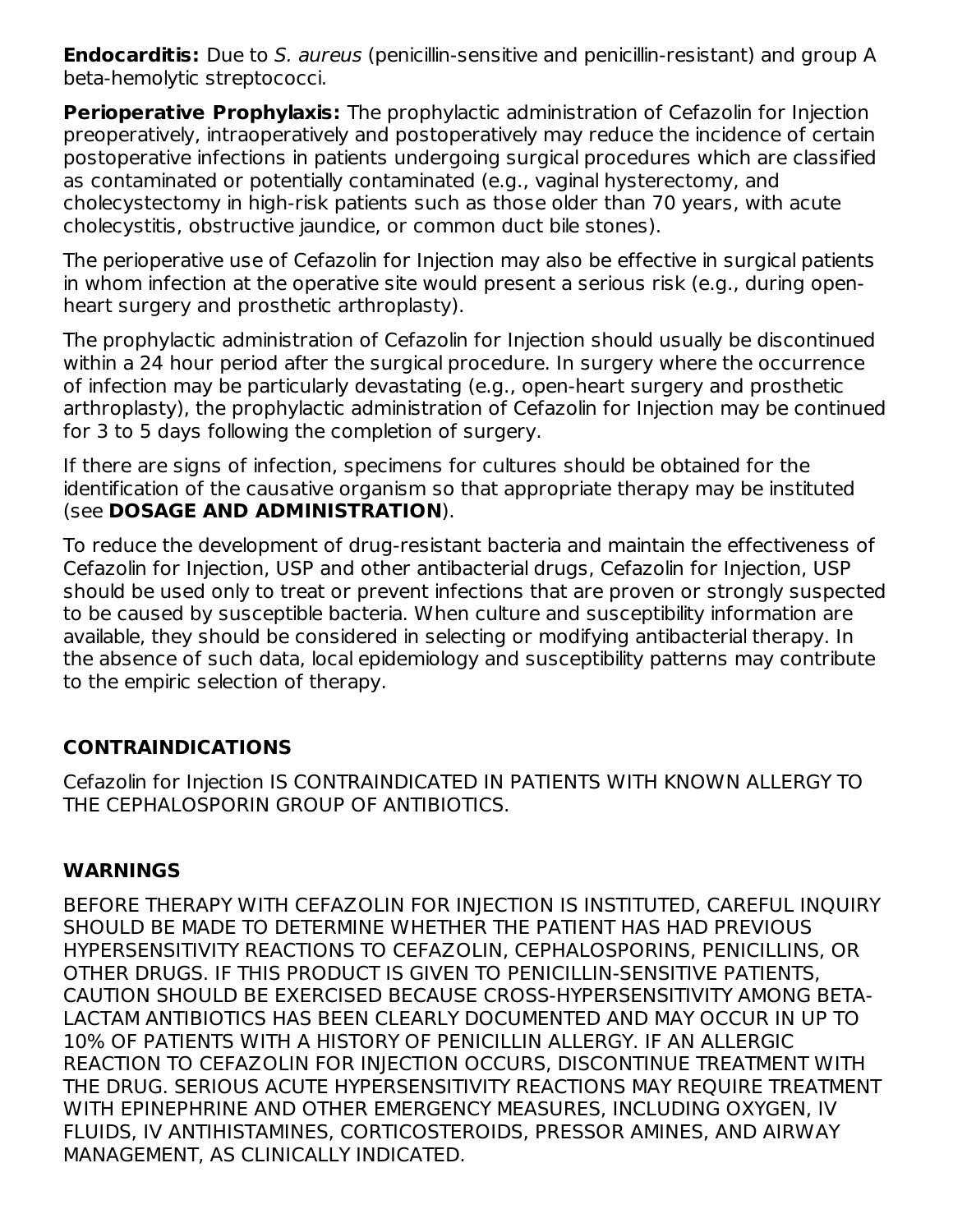**Pseudomembranous colitis has been reported with nearly all antibacterial agents, including cefazolin, and may range in severity from mild to lifethreatening. Therefore, it is important to consider this diagnosis in patients who present with diarrhea subsequent to the administration of antibacterial agents.**

Treatment with antibacterial agents alters the normal flora of the colon and may permit overgrowth of clostridia. Studies indicate that a toxin produced by Clostridium difficile is a primary cause of "antibiotic-associated colitis".

After the diagnosis of pseudomembranous colitis has been established, therapeutic measures should be initiated. Mild cases of pseudomembranous colitis usually respond to drug discontinuation alone. In moderate to severe cases, consideration should be given to management with fluids and electrolytes, protein supplementation, and treatment with an oral antibacterial drug clinically effective against C. difficile colitis.

# **PRECAUTIONS**

#### **General**

Prolonged use of Cefazolin for Injection may result in the overgrowth of nonsusceptible organisms. Careful clinical observation of the patient is essential.

When Cefazolin for Injection is administered to patients with low urinary output because of impaired renal function, lower daily dosage is required (see **DOSAGE AND ADMINISTRATION**).

As with other β-lactam antibiotics, seizures may occur if inappropriately high doses are administered to patients with impaired renal function (see **DOSAGE AND ADMINISTRATION**).

Cefazolin for Injection, as with all cephalosporins, should be prescribed with caution in individuals with a history of gastrointestinal disease, particularly colitis.

Cephalosporins may be associated with a fall in prothrombin activity. Those at risk include patients with renal or hepatic impairment or poor nutritional state, as well as patients receiving a protracted course of antimicrobial therapy, and patients previously stabilized on anticoagulant therapy. Prothrombin time should be monitored in patients at risk and exogenous vitamin K administered as indicated.

Prescribing Cefazolin for Injection in the absence of a proven or strongly suspected bacterial infection or a prophylactic indication is unlikely to provide benefit to the patient and increases the risk of the development of drug-resistant bacteria.

### **Drug Interactions**

Probenecid may decrease renal tubular secretion of cephalosporins when used concurrently, resulting in increased and more prolonged cephalosporin blood levels.

### **Drug/Laboratory Test Interactions**

A false positive reaction for glucose in the urine may occur with Benedict's solution, Fehling's solution or with CLINITEST® tablets, but not with enzyme-based tests such as CLINISTIX $^{\circledR}$ .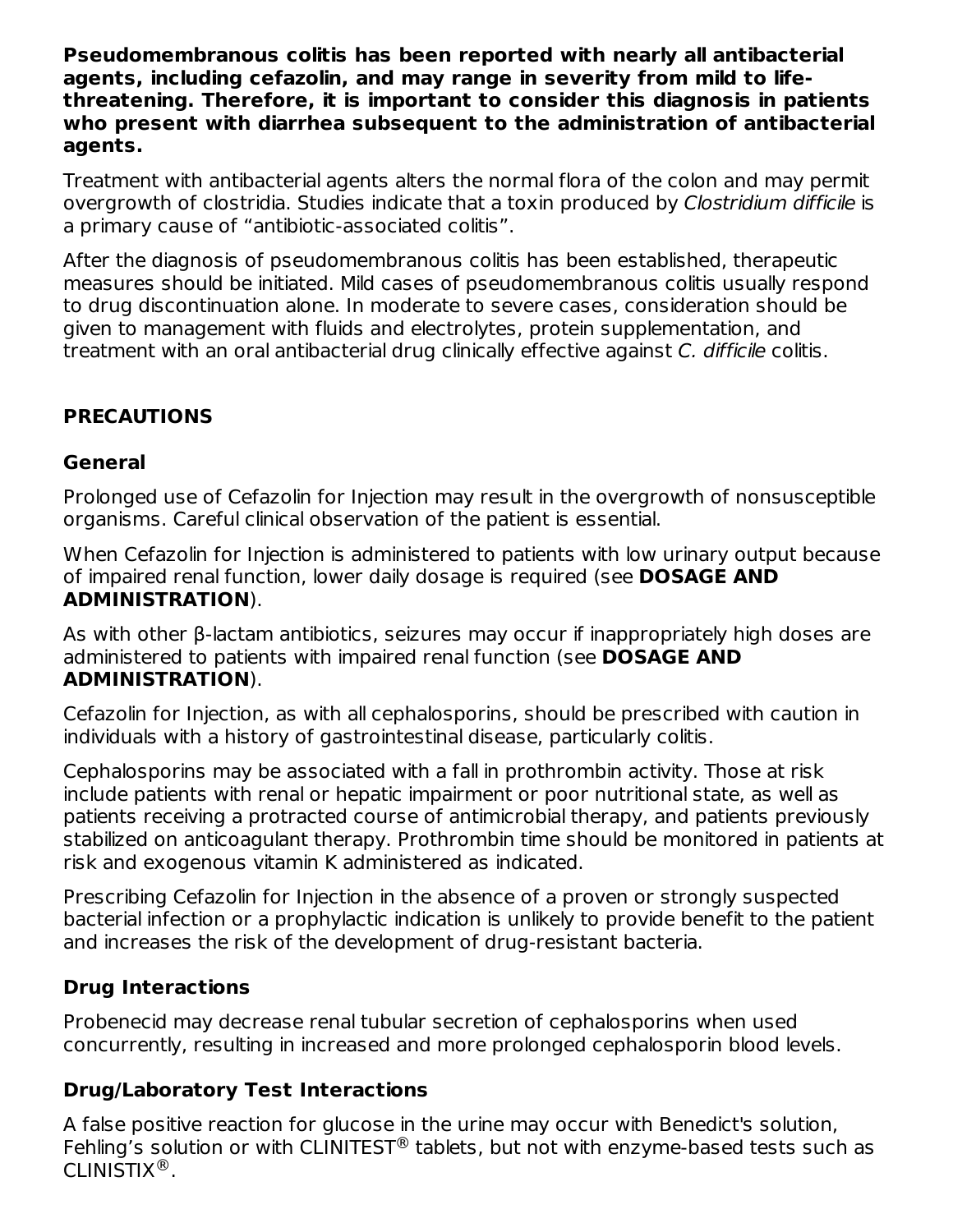Positive direct and indirect antiglobulin (Coombs) tests have occurred; these may also occur in neonates whose mothers received cephalosporins before delivery.

### **Information for Patients**

Patients should be counseled that antibacterial drugs including Cefazolin for Injection, should only be used to treat bacterial infections. They do not treat viral infections (e.g., the common cold). When Cefazolin for Injection is prescribed to treat a bacterial infection, patients should be told that although it is common to feel better early in the course of therapy, the medication should be taken exactly as directed. Skipping doses or not completing the full course of therapy may: (1) decrease the effectiveness of the immediate treatment, and (2) increase the likelihood that bacteria will develop resistance and will not be treatable by Cefazolin for Injection or other antibacterial drugs in the future.

### **Carcinogenesis/Mutagenesis**

Mutagenicity studies and long-term studies in animals to determine the carcinogenic potential of Cefazolin for Injection have not been performed.

# **Pregnancy**

### Teratogenic Effects

### Pregnancy Category B

Reproduction studies have been performed in rats, mice and rabbits at doses up to 25 times the human dose and have revealed no evidence of impaired fertility or harm to the fetus due to Cefazolin for Injection. There are, however, no adequate and well-controlled studies in pregnant women. Because animal reproduction studies are not always predictive of human response, this drug should be used during pregnancy only if clearly needed.

# **Labor and Delivery**

When cefazolin has been administered prior to caesarean section, drug levels in cord blood have been approximately one quarter to one third of maternal drug levels. The drug appears to have no adverse effect on the fetus.

# **Nursing Mothers**

Cefazolin for Injection is present in very low concentrations in the milk of nursing mothers. Caution should be exercised when Cefazolin for Injection is administered to a nursing woman.

### **Pediatric Use**

Safety and effectiveness for use in premature infants and neonates have not been established. See **DOSAGE AND ADMINISTRATION** for recommended dosage in pediatric patients older than 1 month.

# **Geriatric Use**

Of the 920 subjects who received Cefazolin for Injection in clinical studies, 313 (34%)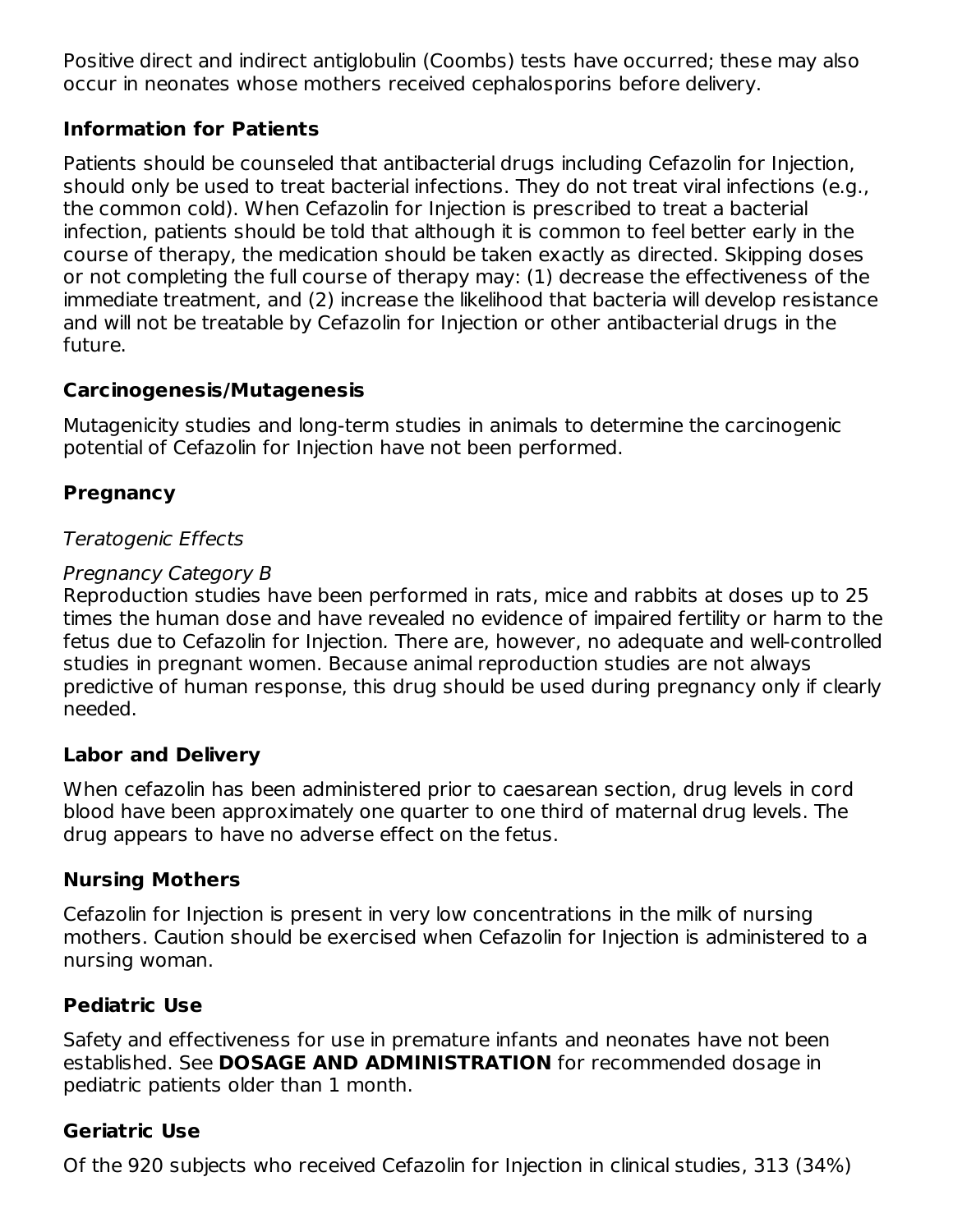were 65 years and over, while 138 (15%) were 75 years and over. No overall differences in safety or effectiveness were observed between these subjects and younger subjects. Other reported clinical experience has not identified differences in responses between the elderly and younger patients, but greater sensitivity of some older individuals cannot be ruled out.

This drug is known to be substantially excreted by the kidney, and the risk of toxic reactions to this drug may be greater in patients with impaired renal function. Because elderly patients are more likely to have decreased renal function, care should be taken in dose selection, and it may be useful to monitor renal function (see **PRECAUTIONS, General** and **DOSAGE AND ADMINISTRATION).**

### **ADVERSE REACTIONS**

The following reactions have been reported:

#### **Gastrointestinal**

Diarrhea, oral candidiasis (oral thrush), vomiting, nausea, stomach cramps, anorexia, and pseudomembranous colitis. Onset of pseudomembranous colitis symptoms may occur during or after antibiotic treatment (see **WARNINGS**). Nausea and vomiting have been reported rarely.

### **Allergic**

Anaphylaxis, eosinophilia, itching, drug fever, skin rash, Stevens-Johnson syndrome.

#### **Hematologic**

Neutropenia, leukopenia, thrombocytopenia, thrombocythemia.

### **Hepatic**

Transient rise in SGOT, SGPT, and alkaline phosphatase levels has been observed. As with other cephalosporins, reports of hepatitis have been received.

### **Renal**

As with other cephalosporins, reports of increased BUN and creatinine levels, as well as renal failure, have been received.

### **Local Reactions**

Rare instances of phlebitis have been reported at site of injection. Pain at the site of injection after intramuscular administration has occurred infrequently. Some induration has occurred.

#### **Other Reactions**

Genital and anal pruritus (including vulvar pruritus, genital moniliasis, and vaginitis).

#### **To report SUSPECTED ADVERSE REACTIONS, contact Hikma Pharmaceuticals USA Inc. at 1-877-845-0689, or the FDA at 1-800-FDA-1088 or www.fda.gov/medwatch.**

### **DOSAGE AND ADMINISTRATION**

**Usual Adult Dosage**

**Type of Infection Construction Dose Frequency**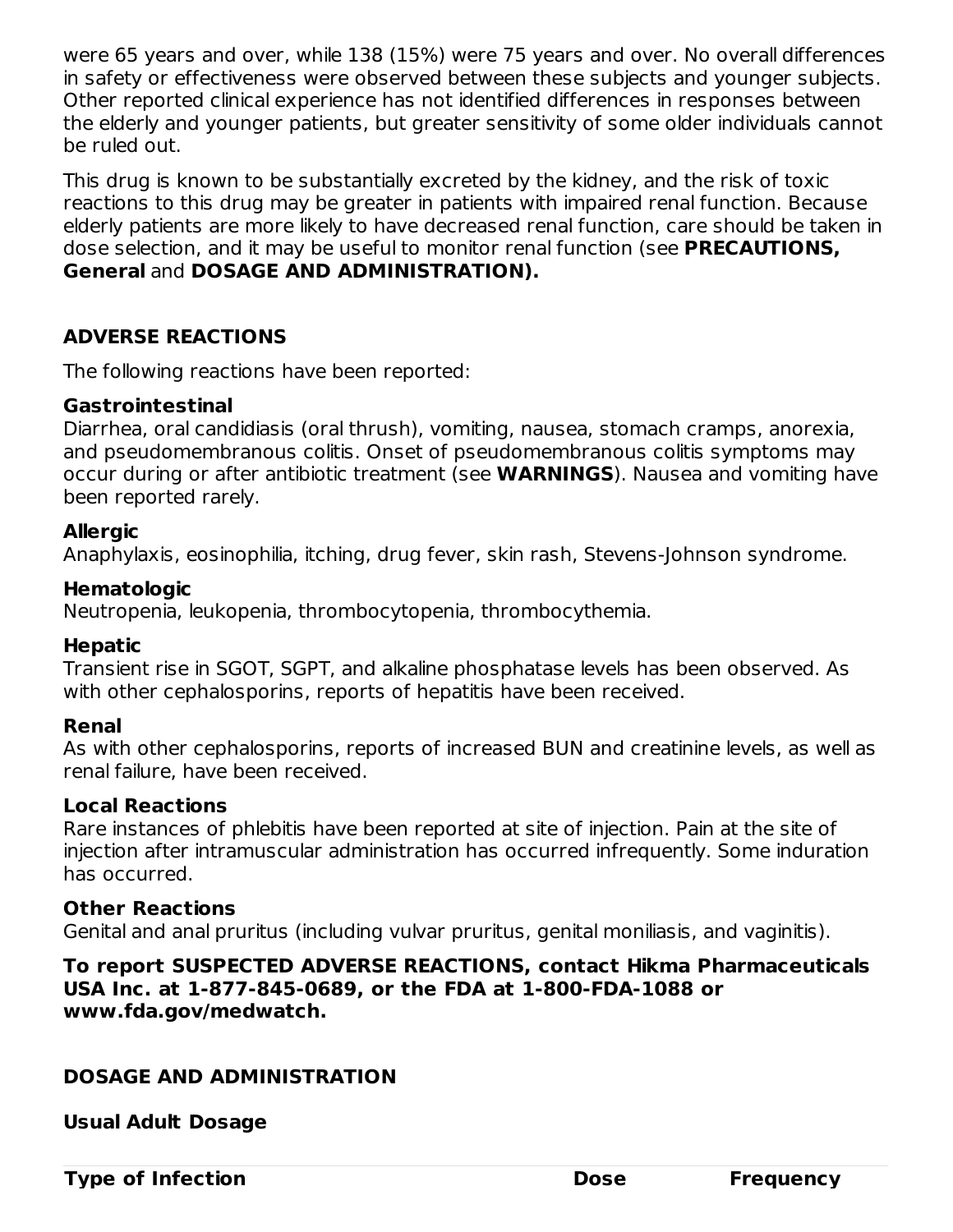| Moderate to severe infections                                            | 500 mg to 1<br>gram    | every 6 to 8 hours |
|--------------------------------------------------------------------------|------------------------|--------------------|
| Mild infections caused by susceptible gram-<br>positive cocci            | 250 mg to 500<br>mg    | every 8 hours      |
| Acute, uncomplicated urinary tract infections                            | 1 gram                 | every 12 hours     |
| Pneumococcal pneumonia                                                   | 500 mg                 | every 12 hours     |
| Severe, life-threatening infections (e.g.,<br>endocarditis, septicemia)* | 1 gram to 1.5<br>grams | every 6 hours      |

**Type of Infection Dose Frequency**

\* ln rare instances, doses of up to 12 grams of Cefazolin for Injection per day have been used.

### **Perioperative Prophylactic Use**

To prevent postoperative infection in contaminated or potentially contaminated surgery, recommended doses are:

a. 1 gram IV or IM administered 1/2 hour to 1 hour prior to the start of surgery.

b. For lengthy operative procedures (e.g., 2 hours or more), 500 mg to 1 gram IV or IM during surgery (administration modified depending on the duration of the operative procedure).

c. 500 mg to 1 gram IV or IM every 6 to 8 hours for 24 hours postoperatively.

It is important that (1) the preoperative dose be given just (1/2 to 1 hour) prior to the start of surgery so that adequate antibiotic levels are present in the serum and tissues at the time of initial surgical incision; and (2) Cefazolin for Injection be administered, if necessary, at appropriate intervals during surgery to provide sufficient levels of the antibiotic at the anticipated moments of greatest exposure to infective organisms.

In surgery where the occurrence of infection may be particularly devastating (e.g., open-heart surgery and prosthetic arthroplasty), the prophylactic administration of Cefazolin for Injection may be continued for 3 to 5 days following the completion of surgery.

# **Dosage Adjustment for Patients with Reduced Renal Function**

Cefazolin for Injection may be used in patients with reduced renal function with the following dosage adjustments: Patients with a creatinine clearance of 55 mL/min. or greater or a serum creatinine of 1.5 mg % or less can be given full doses. Patients with creatinine clearance rates of 35 to 54 mL/min. or serum creatinine of 1.6 to 3 mg % can also be given full doses but dosage should be restricted to at least 8 hour intervals. Patients with creatinine clearance rates of 11 to 34 mL/min. or serum creatinine of 3.1 to 4.5 mg % should be given 1/2 the usual dose every 12 hours. Patients with creatinine clearance rates of 10 mL/min. or less or serum creatinine of 4.6 mg % or greater should be given 1/2 the usual dose every 18 to 24 hours. All reduced dosage recommendations apply after an initial loading dose appropriate to the severity of the infection. Patients undergoing peritoneal dialysis: See **CLINICAL PHARMACOLOGY**.

### **Pediatric Dosage**

In pediatric patients, a total daily dosage of 25 to 50 mg per kg (approximately 10 to 20 mg per pound) of body weight, divided into 3 or 4 equal doses, is effective for most mild to moderately severe infections. Total daily dosage may be increased to 100 mg per kg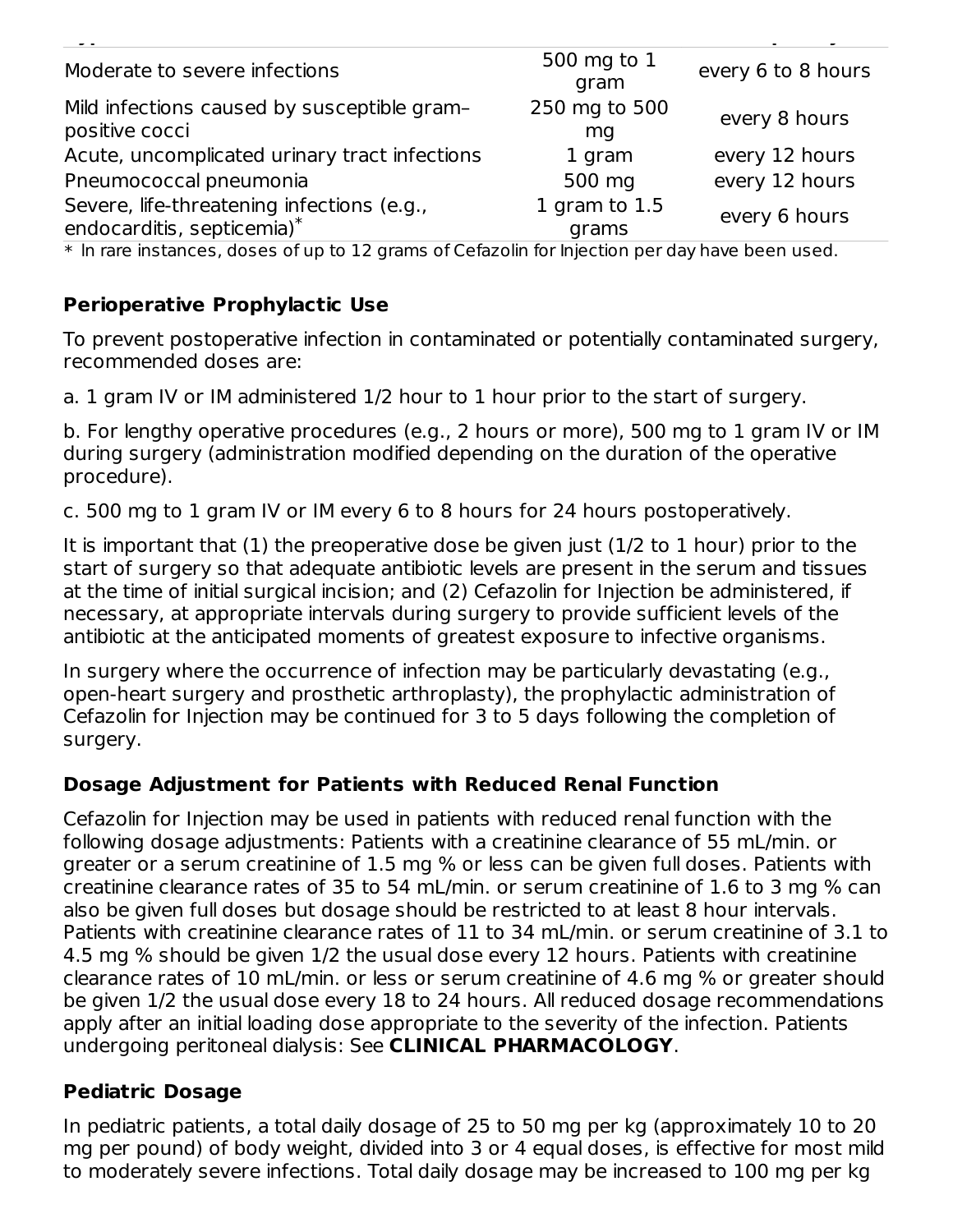(45 mg per pound) of body weight for severe infections. Since safety for use in premature infants and in neonates has not been established, the use of Cefazolin for Injection in these patients is not recommended.

| Weight          |      |                       | 25 mg/kg/day Divided into 3<br><b>Doses</b> | 25 mg/kg/day Divided into 4<br><b>Doses</b> |                       |  |
|-----------------|------|-----------------------|---------------------------------------------|---------------------------------------------|-----------------------|--|
| Lbs             | Kg   | Approximate           | Vol. (mL) needed with                       | Approximate                                 | Vol. (mL) needed with |  |
|                 |      | Single Dose<br>mg/g8h | dilution of 125 mg/mL                       | Single Dose<br>mg/q6h                       | dilution of 125 mg/mL |  |
| 10              | 4.5  | 40 mg                 | $0.35$ mL                                   | 30 mg                                       | $0.25$ mL             |  |
| 20              | 9    | 75 mg                 | $0.6$ mL                                    | 55 mg                                       | $0.45$ mL             |  |
| 30              | 13.6 | $115 \text{ mg}$      | $0.9$ mL                                    | 85 mg                                       | $0.7$ mL              |  |
| 40              | 18.1 | 150 mg                | $1.2$ mL                                    | 115 mg                                      | $0.9$ mL              |  |
| 50 <sub>1</sub> | 22.7 | 190 mg                | $1.5$ mL                                    | 140 mg                                      | $1.1$ mL              |  |

# **Pediatric Dosage Guide**

| Weight          |         |                                             | 50 mg/kg/day Divided into 3<br><b>Doses</b>    | 50 mg/kg/day Divided into 4<br><b>Doses</b> |                                                |  |
|-----------------|---------|---------------------------------------------|------------------------------------------------|---------------------------------------------|------------------------------------------------|--|
| Lbs             | Kg      | Approximate<br><b>Single Dose</b><br>mg/q8h | Vol. (mL) needed with<br>dilution of 225 mg/mL | Approximate<br><b>Single Dose</b><br>mg/q6h | Vol. (mL) needed with<br>dilution of 225 mg/mL |  |
| 10 <sup>1</sup> | 4.5     | 75 mg                                       | $0.35$ mL                                      | 55 mg                                       | $0.25$ mL                                      |  |
| 20              | 9       | 150 mg                                      | $0.7$ mL                                       | 110 mg                                      | $0.5$ mL                                       |  |
|                 | 30 13.6 | 225 mg                                      | 1 mL                                           | 170 mg                                      | $0.75$ mL                                      |  |
| 40              | 18.1    | 300 mg                                      | 1.35 mL                                        | 225 mg                                      | 1 mL                                           |  |
| 50 <sub>1</sub> | 22.7    | 375 mg                                      | $1.7$ mL                                       | 285 mg                                      | 1.25 mL                                        |  |

In pediatric patients with mild to moderate renal impairment (creatinine clearance of 70 to 40 mL/min.), 60 percent of the normal daily dose given in equally divided doses every 12 hours should be sufficient. In patients with moderate impairment (creatinine clearance of 40 to 20 mL/min.), 25 percent of the normal daily dose given in equally divided doses every 12 hours should be adequate. Pediatric patients with severe renal impairment (creatinine clearance of 20 to 5 mL/min.) may be given 10 percent of the normal daily dose every 24 hours. All dosage recommendations apply after an initial loading dose.

# **RECONSTITUTION**

# **Preparation of Parenteral Solution**

Parenteral drug products should be SHAKEN WELL when reconstituted, and inspected visually for particulate matter prior to administration. If particulate matter is evident in reconstituted fluids, the drug solutions should be discarded.

When reconstituted or diluted according to the instructions below, Cefazolin for Injection is stable for 24 hours at room temperature or for 10 days if stored under refrigeration (5°C or 41°F). Reconstituted solutions may range in color from pale yellow to yellow without a change in potency.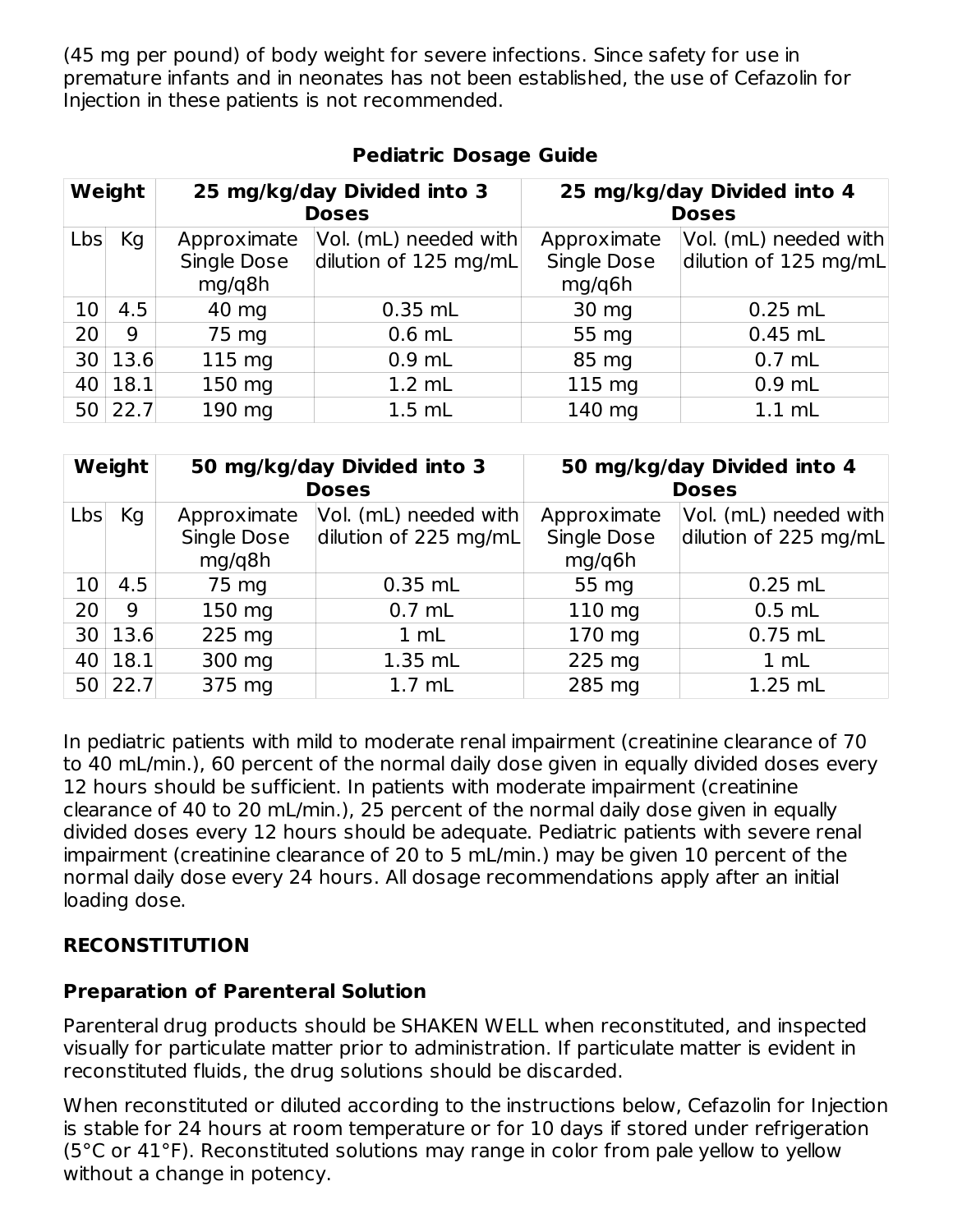### **Single-Dose Vials**

For IM injection, IV direct (bolus) injection or IV infusion, reconstitute with Sterile Water for Injection according to the following table. SHAKE WELL.

| Vial<br><b>Size</b> | <b>Amount of</b><br><b>Diluent</b> | <b>Approximate</b><br><b>Concentration</b> | <b>Approximate Available</b><br><b>Volume</b> |
|---------------------|------------------------------------|--------------------------------------------|-----------------------------------------------|
| 500 $mg$            | 2 mL                               | $225 \text{ mg/mL}$                        | $2.2 \text{ mL}$                              |
| 1 gram              | $2.5$ mL                           | 330 mg/mL                                  | 3 mL                                          |

### **ADMINISTRATION**

### **Intramuscular Administration**

Reconstitute vials with Sterile Water for Injection according to the dilution table above. Shake well until dissolved. Cefazolin for Injection should be injected into a large muscle mass. Pain on injection is infrequent with Cefazolin for Injection.

### **Intravenous Administration**

Direct (bolus) injection: Following reconstitution according to the above table, further dilute vials with approximately 5 mL Sterile Water for Injection. Inject the solution slowly over 3 to 5 minutes, directly or through tubing for patients receiving parenteral fluids (see list below).

**Intermittent or continuous infusion:** Dilute reconstituted Cefazolin for Injection in 50 to 100 mL of 1 of the following solutions:

- Sodium Chloride Injection, USP
- 5% or 10% Dextrose Injection, USP
- 5% Dextrose in Lactated Ringer's Injection, USP
- 5% Dextrose and 0.9% Sodium Chloride Injection, USP
- 5% Dextrose and 0.45% Sodium Chloride Injection, USP
- 5% Dextrose and 0.2% Sodium Chloride Injection, USP
- Lactated Ringer's Injection, USP
- Invert Sugar 5% or 10% in Sterile Water for Injection
- Ringer's Injection, USP
- 5% Sodium Bicarbonate Injection, USP

# **HOW SUPPLIED**

Cefazolin for Injection, USP is supplied in vials containing cefazolin sodium equivalent to 500 mg or 1 gram cefazolin.

| <b>Cefazolin for Injection, USP Vial Size</b> | <b>Packaged</b>                       | <b>NDC No.</b> |
|-----------------------------------------------|---------------------------------------|----------------|
| 500 mg                                        | 10 mL Carton of 25 vials 0143-9923-90 |                |
| 1 gram                                        | 10 mL Carton of 25 vials 0143-9924-90 |                |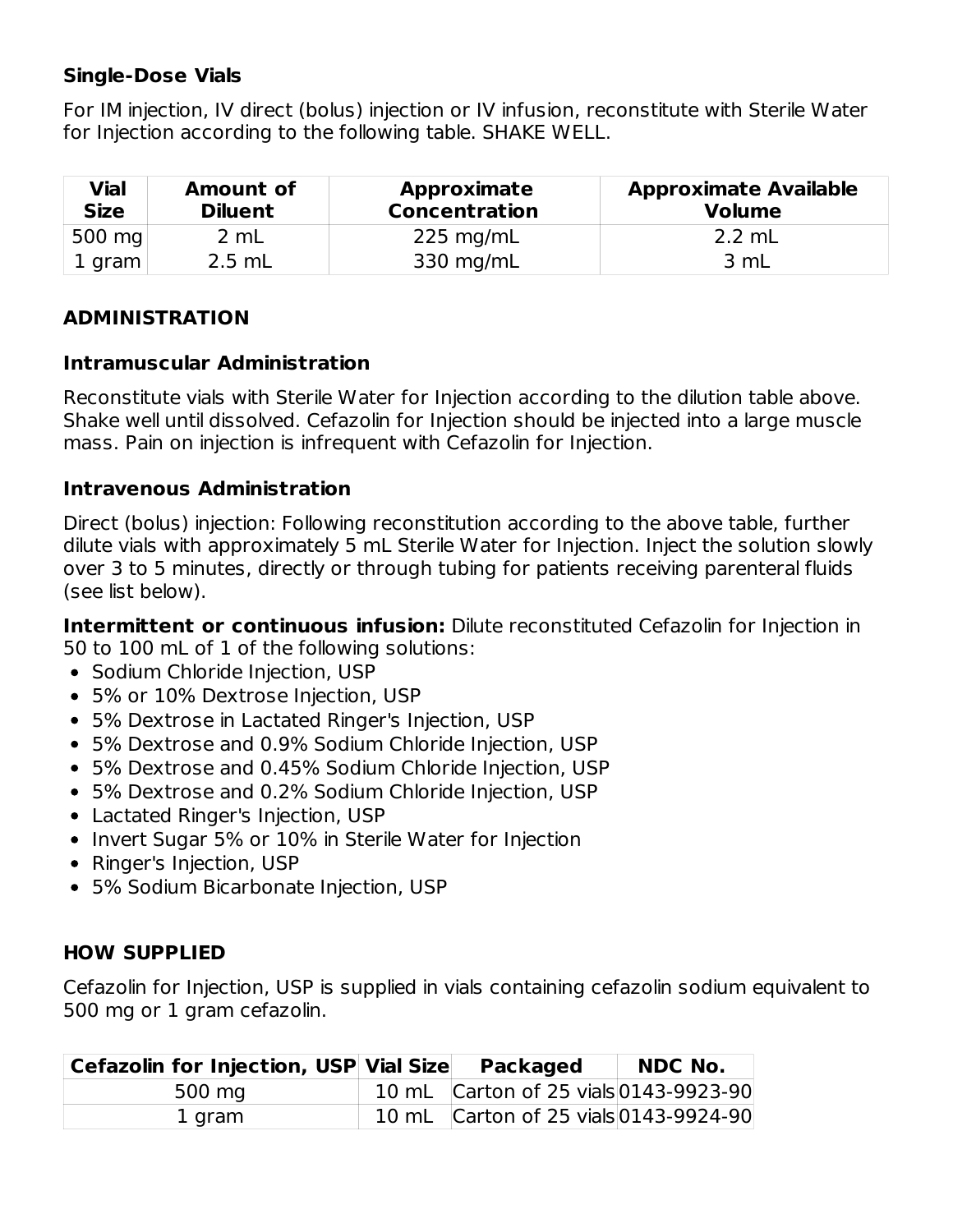Also available as Pharmacy Bulk Package, as follows:

| Cefazolin for Injection, USP Vial Size | <b>Packaged</b>                        | <b>NDC No.</b> |
|----------------------------------------|----------------------------------------|----------------|
| 10 grams                               | 100 mL Carton of 10 vials 0143-9983-03 |                |
| 20 grams                               | 100 mL Carton of 10 vials 0143-9665-10 |                |

As with other cephalosporins, Cefazolin for Injection, USP tends to darken depending on storage conditions; within the stated recommendations, however, product potency is not adversely affected.

Before reconstitution protect from light and store at 20° to 25°C (68° to 77°F) [See USP Controlled Room Temperature].

CLINITEST is a registered trademark of Miles, Inc. CLINISTIX is a registered trademark of Bayer Corporation.

#### **Manufactured by:**

HIKMA FARMACÊUTICA (PORTUGAL) S.A. Estrada do Rio da Mó, 8, 8A e 8B – Fervença 2705-906 Terrugem SNT PORTUGAL

#### **Distributed by:**

Hikma Pharmaceuticals USA Inc. Berkeley Heights, NJ 07922

Revised: June 2020 PIN001-WES/8

### **PRINCIPAL DISPLAY PANEL**

NDC 0143-**9923**-90 Rx only

**Cefazolin**

**for Injection, USP**

**500 mg\* per vial**

**For Intravenous or**

**Intramuscular use**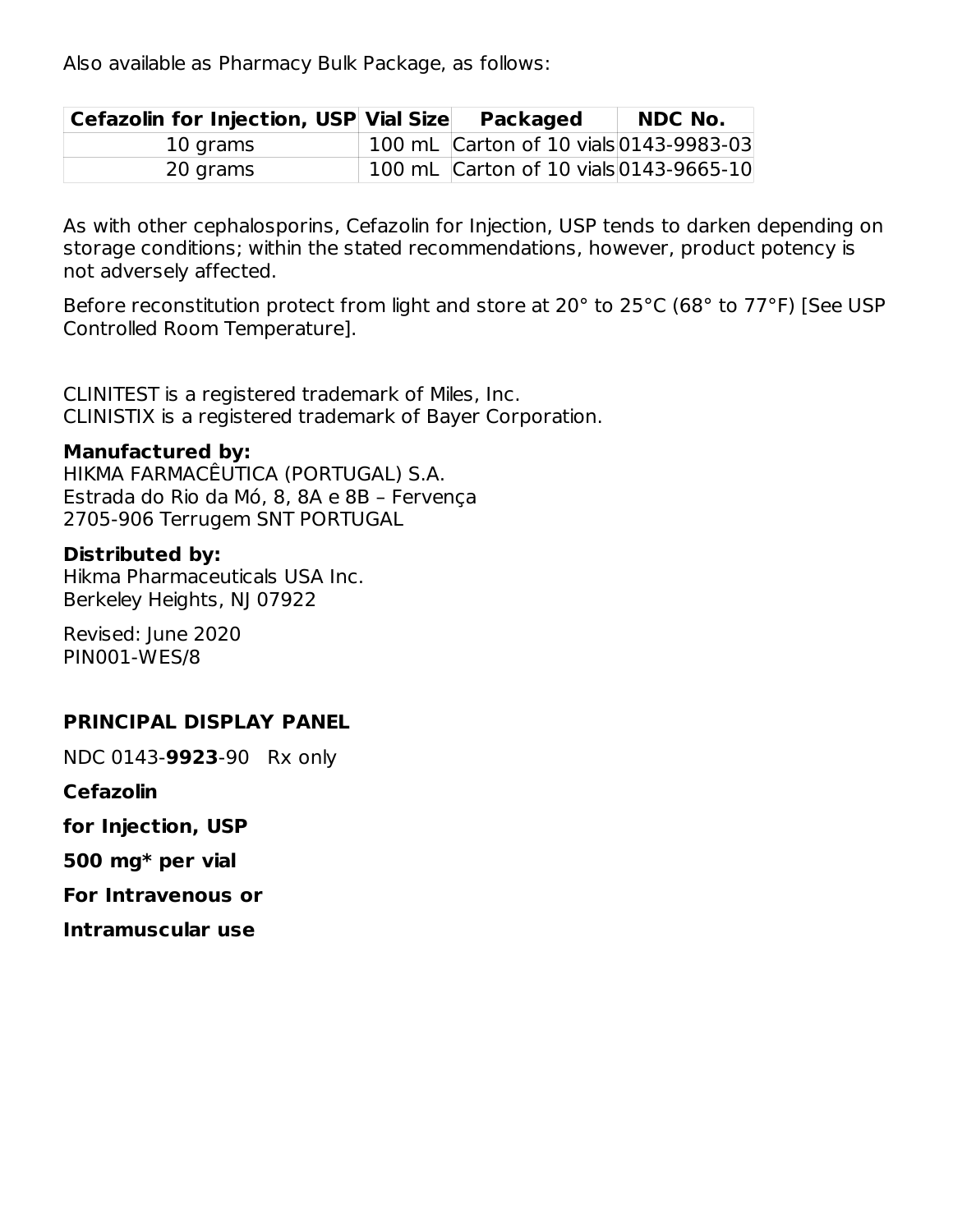

#### NDC 0143-**9923**-90 Rx only

**Cefazolin**

**for Injection, USP**

**500 mg\* per vial**

**For Intravenous or**

**Intramuscular use**

25 x 500 mg Vials



### **PRINCIPAL DISPLAY PANEL**

NDC 0143-**9924**-90 Rx only

**Cefazolin**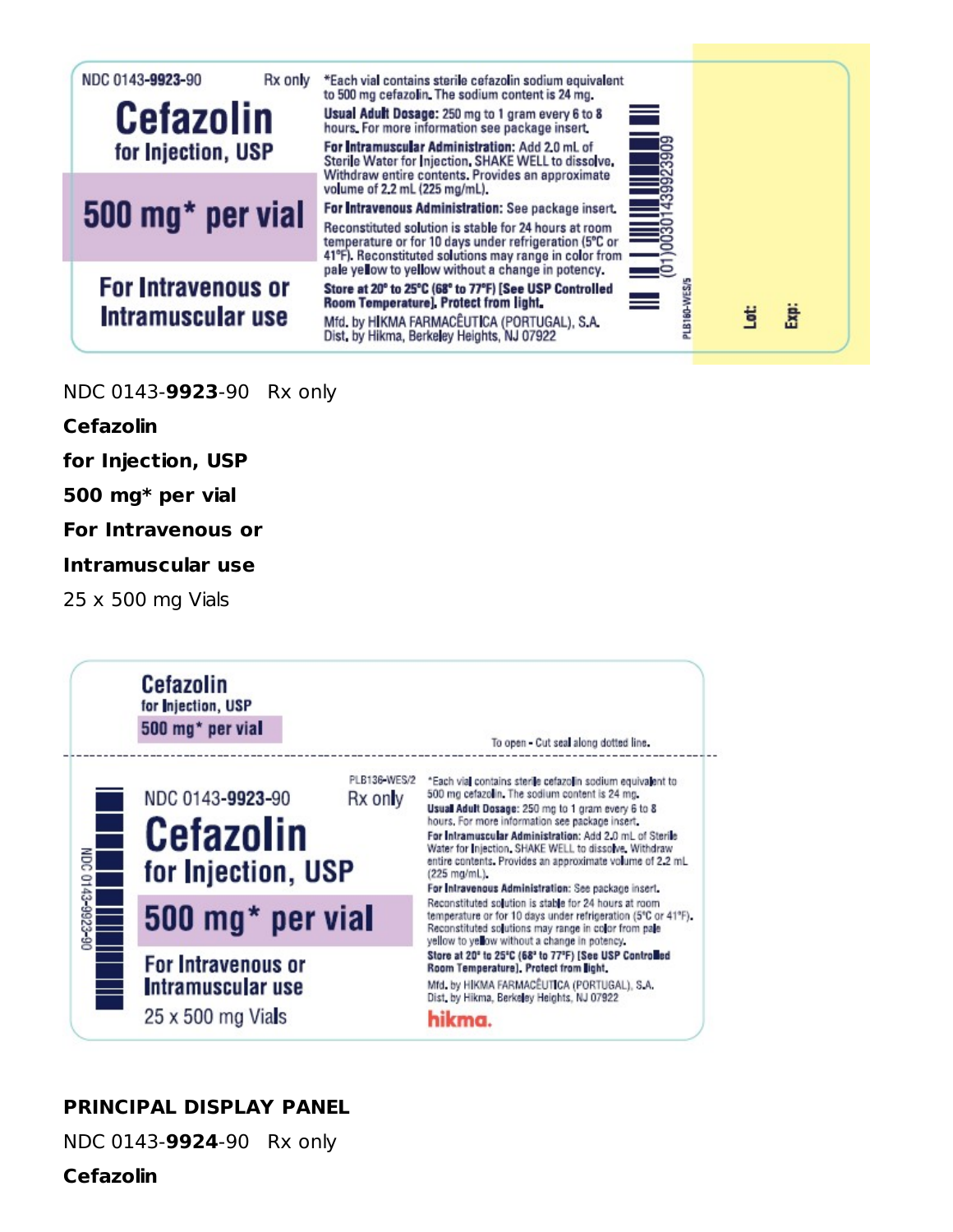**for Injection, USP 1 gram\* per vial For Intravenous or Intramuscular use**



#### NDC 0143-**9924**-90 Rx only

**Cefazolin**

**for Injection, USP**

**1 gram\* per vial**

**For Intravenous or**

**Intramuscular use**

 $25 \times 1$  g Vials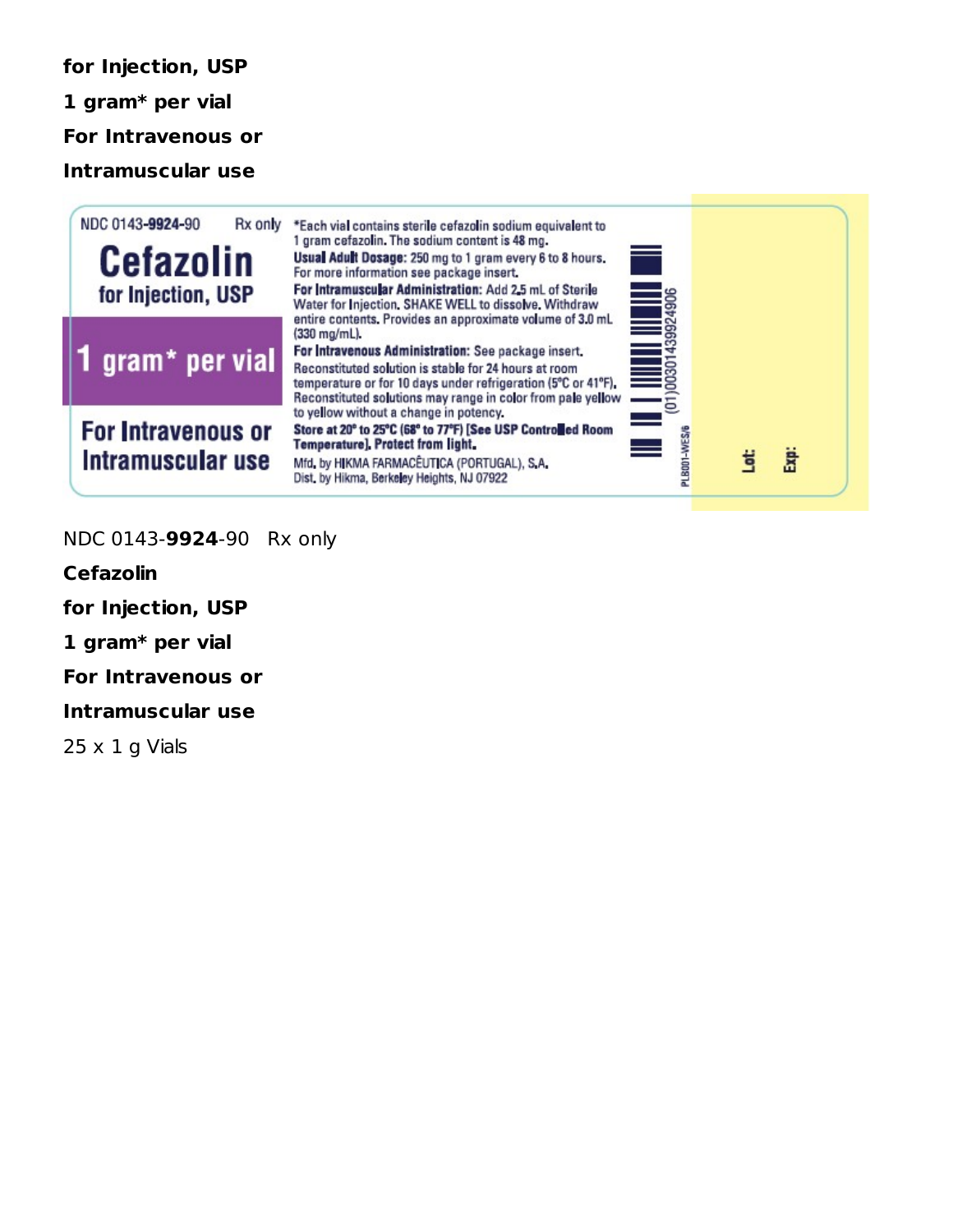

### **PRINCIPAL DISPLAY PANEL**

NDC 0143-**9983**-91 Rx only

**Cefazolin**

**for Injection, USP**

**PHARMACY BULK PACKAGE**

**NOT FOR DIRECT INFUSION**

**10 grams per**

**Pharmacy Bulk Package**

### **NOT TO BE DISPENSED AS A UNIT**

#### **For Intravenous use ONLY**

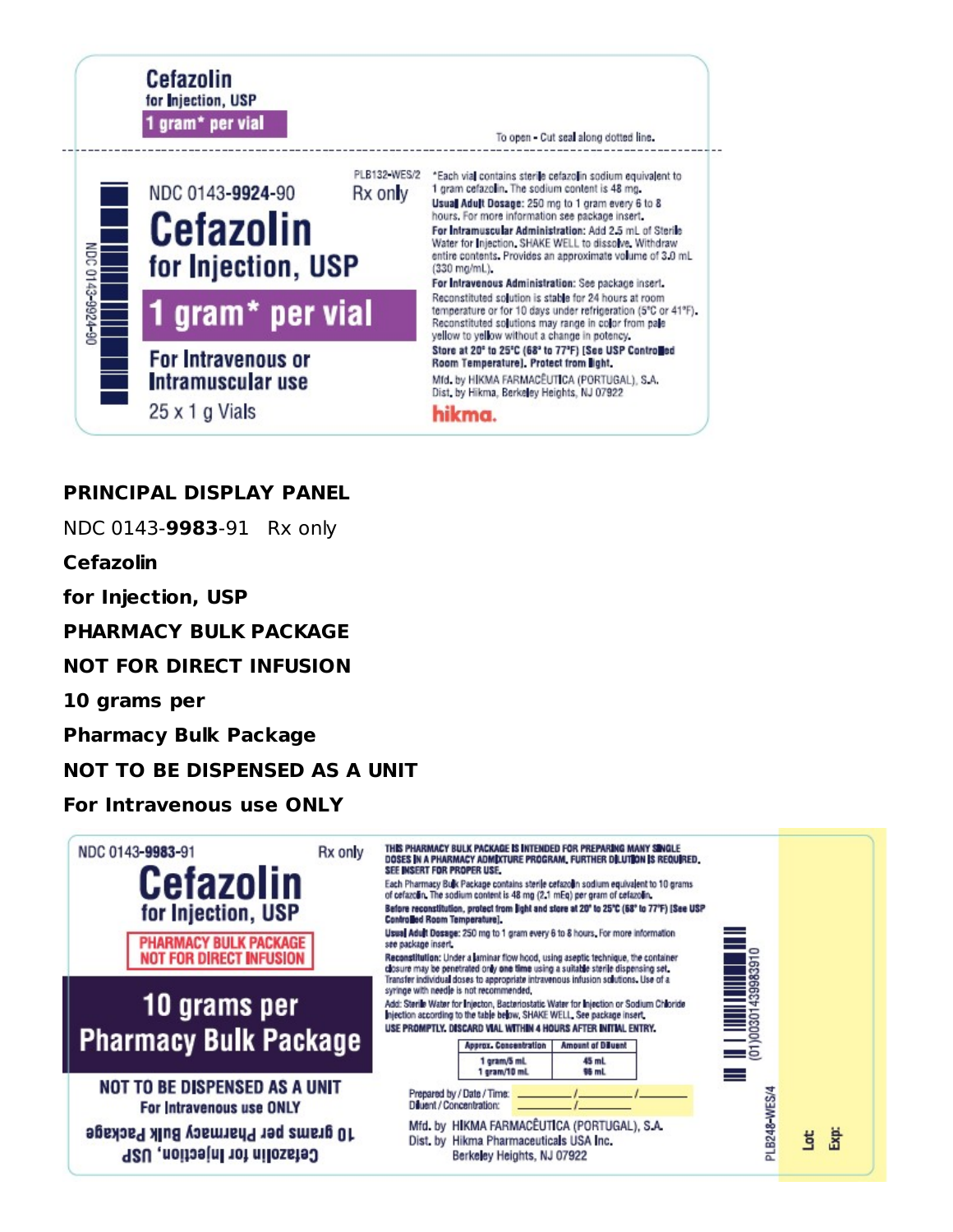NDC 0143-**9983**-03 Rx only

**Cefazolin**

**for Injection, USP**

**PHARMACY BULK PACKAGE**

**NOT FOR DIRECT INFUSION**

**10 grams per**

**Pharmacy Bulk Package**

# **THIS PACKAGE IS NOT INTENDED TO BE DISPENSED AS A UNIT**

#### **For Intravenous use**

10 x 10 g Vials



### **SERIALIZATION IMAGE**



| <b>CEFAZOLIN</b><br>cefazolin injection, powder, for solution |                            |                           |               |  |
|---------------------------------------------------------------|----------------------------|---------------------------|---------------|--|
| <b>Product Information</b>                                    |                            |                           |               |  |
| <b>Product Type</b>                                           | HUMAN PRESCRIPTION DRUG    | <b>Item Code (Source)</b> | NDC:0143-9923 |  |
| <b>Route of Administration</b>                                | INTRAMUSCULAR, INTRAVENOUS |                           |               |  |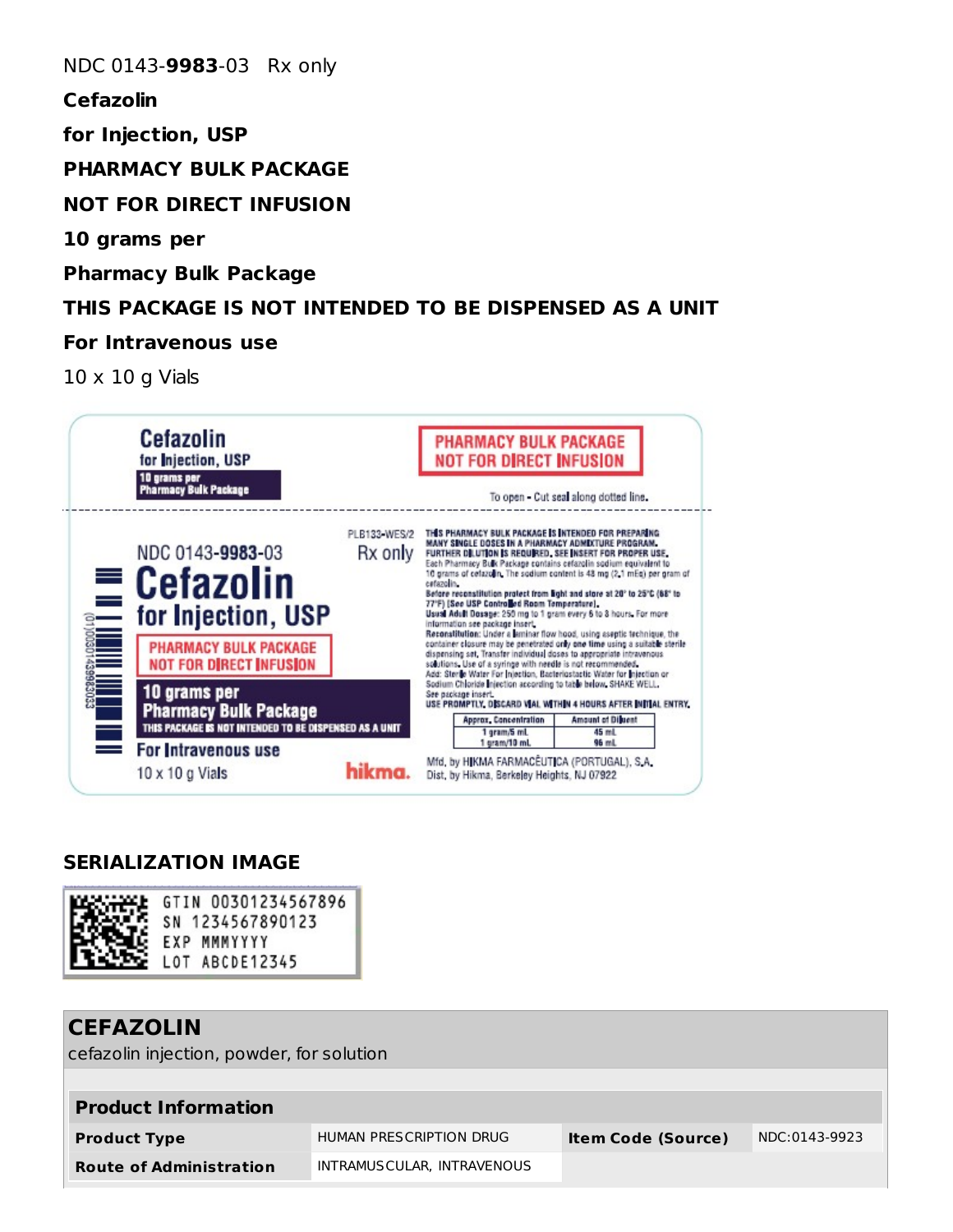|                                | <b>Active Ingredient/Active Moiety</b>                                |         |                                                                   |            |                                       |  |                                     |
|--------------------------------|-----------------------------------------------------------------------|---------|-------------------------------------------------------------------|------------|---------------------------------------|--|-------------------------------------|
|                                | <b>Basis of Strength</b><br><b>Ingredient Name</b><br><b>Strength</b> |         |                                                                   |            |                                       |  |                                     |
|                                |                                                                       |         | CEFAZOLIN SODIUM (UNII: P380M0454Z) (CEFAZOLIN - UNII:IHS69L0Y4T) |            | <b>CEFAZOLIN</b>                      |  | 225 mg in 1 mL                      |
|                                |                                                                       |         |                                                                   |            |                                       |  |                                     |
|                                | <b>Packaging</b>                                                      |         |                                                                   |            |                                       |  |                                     |
| #                              | <b>Item Code</b>                                                      |         | <b>Package Description</b>                                        |            | <b>Marketing Start</b><br><b>Date</b> |  | <b>Marketing End</b><br><b>Date</b> |
| $\mathbf{1}$                   | 90                                                                    | Product | NDC:0143-9923- 2.2 mL in 1 VIAL; Type 0: Not a Combination        | 09/18/2001 |                                       |  |                                     |
|                                |                                                                       |         |                                                                   |            |                                       |  |                                     |
|                                | <b>Marketing Information</b>                                          |         |                                                                   |            |                                       |  |                                     |
|                                | <b>Marketing</b><br>Category                                          |         | <b>Application Number or Monograph</b><br><b>Citation</b>         |            | <b>Marketing Start</b><br><b>Date</b> |  | <b>Marketing End</b><br><b>Date</b> |
| <b>ANDA</b><br>ANDA065047      |                                                                       |         |                                                                   | 09/18/2001 |                                       |  |                                     |
|                                |                                                                       |         |                                                                   |            |                                       |  |                                     |
|                                |                                                                       |         |                                                                   |            |                                       |  |                                     |
|                                | <b>CEFAZOLIN</b>                                                      |         |                                                                   |            |                                       |  |                                     |
|                                | cefazolin injection, powder, for solution                             |         |                                                                   |            |                                       |  |                                     |
|                                | <b>Product Information</b>                                            |         |                                                                   |            |                                       |  |                                     |
| <b>Product Type</b>            |                                                                       |         | HUMAN PRESCRIPTION DRUG                                           |            | <b>Item Code (Source)</b>             |  | NDC:0143-9924                       |
| <b>Route of Administration</b> |                                                                       |         | INTRAMUSCULAR, INTRAVENOUS                                        |            |                                       |  |                                     |
|                                |                                                                       |         |                                                                   |            |                                       |  |                                     |
|                                | <b>Active Ingredient/Active Moiety</b>                                |         |                                                                   |            |                                       |  |                                     |
|                                | <b>Ingredient Name</b><br><b>Basis of Strength</b><br><b>Strength</b> |         |                                                                   |            |                                       |  |                                     |

| <b>Packaging</b> |  |
|------------------|--|
|                  |  |

I.

| <b>Item Code</b> | <b>Package Description</b>                                                         | <b>Marketing Start</b><br><b>Date</b> | <b>Marketing End</b><br><b>Date</b> |
|------------------|------------------------------------------------------------------------------------|---------------------------------------|-------------------------------------|
| 90               | $\blacksquare$ NDC:0143-9924- 3 mL in 1 VIAL; Type 0: Not a Combination<br>Product | 09/18/2001                            |                                     |
|                  |                                                                                    |                                       |                                     |

**CEFAZOLIN SODIUM** (UNII: P380M0454Z) (CEFAZOLIN - UNII:IHS69L0Y4T) CEFAZOLIN 330 mg in 1 mL

| <b>Marketing Information</b> |                                                           |                                |                              |  |
|------------------------------|-----------------------------------------------------------|--------------------------------|------------------------------|--|
| <b>Marketing</b><br>Category | <b>Application Number or Monograph</b><br><b>Citation</b> | <b>Marketing Start</b><br>Date | <b>Marketing End</b><br>Date |  |
| <b>ANDA</b>                  | ANDA065047                                                | 09/18/2001                     |                              |  |
|                              |                                                           |                                |                              |  |